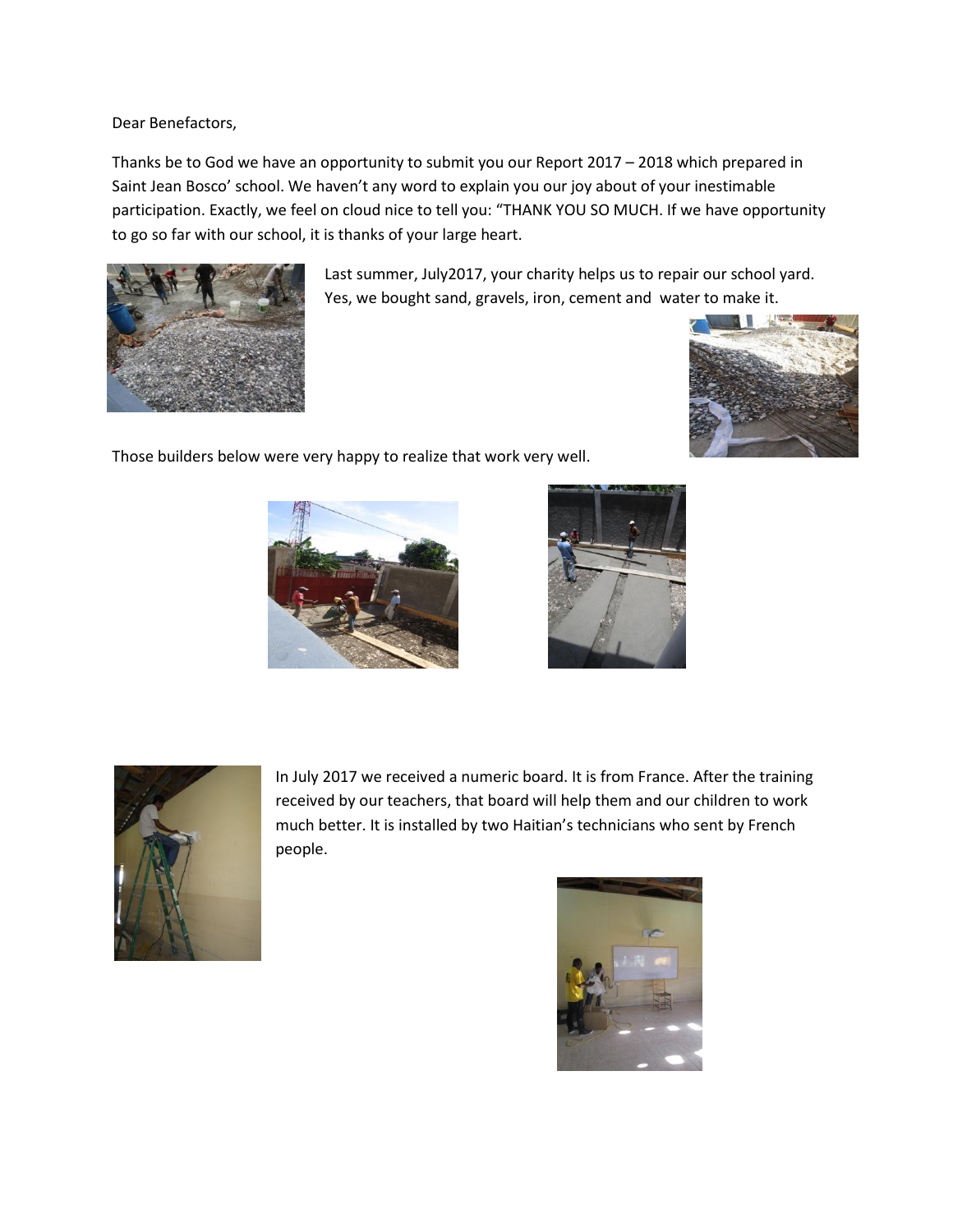Our school yard finished, it is waiting for its students. Evidently, it was a surprise for our children; when they arrived to restart their first school's day in September 2017. They feel well and proud to have a beautiful and pleasant new yard.







We bought books, note books, pens, pencils and school bags for our children

apprentice. Really our children were overjoyed to work in their classrooms.





Our children were on top of the moon to thank you by their smile when they were receiving their school supplies.

This year we visit our children home but we send you only two, just to show a few children families.





When you accept to help a miserable child, we haven't any words to explain you our joy. Yes, in providing the possibility for children to attend school, you give them the possibility to have a good education. In realty those children will change their life and develop good ideal and good goals. Exactly, we are over the moon to tell you: "God is waiting for you in His kingdom". CONGRATULATION!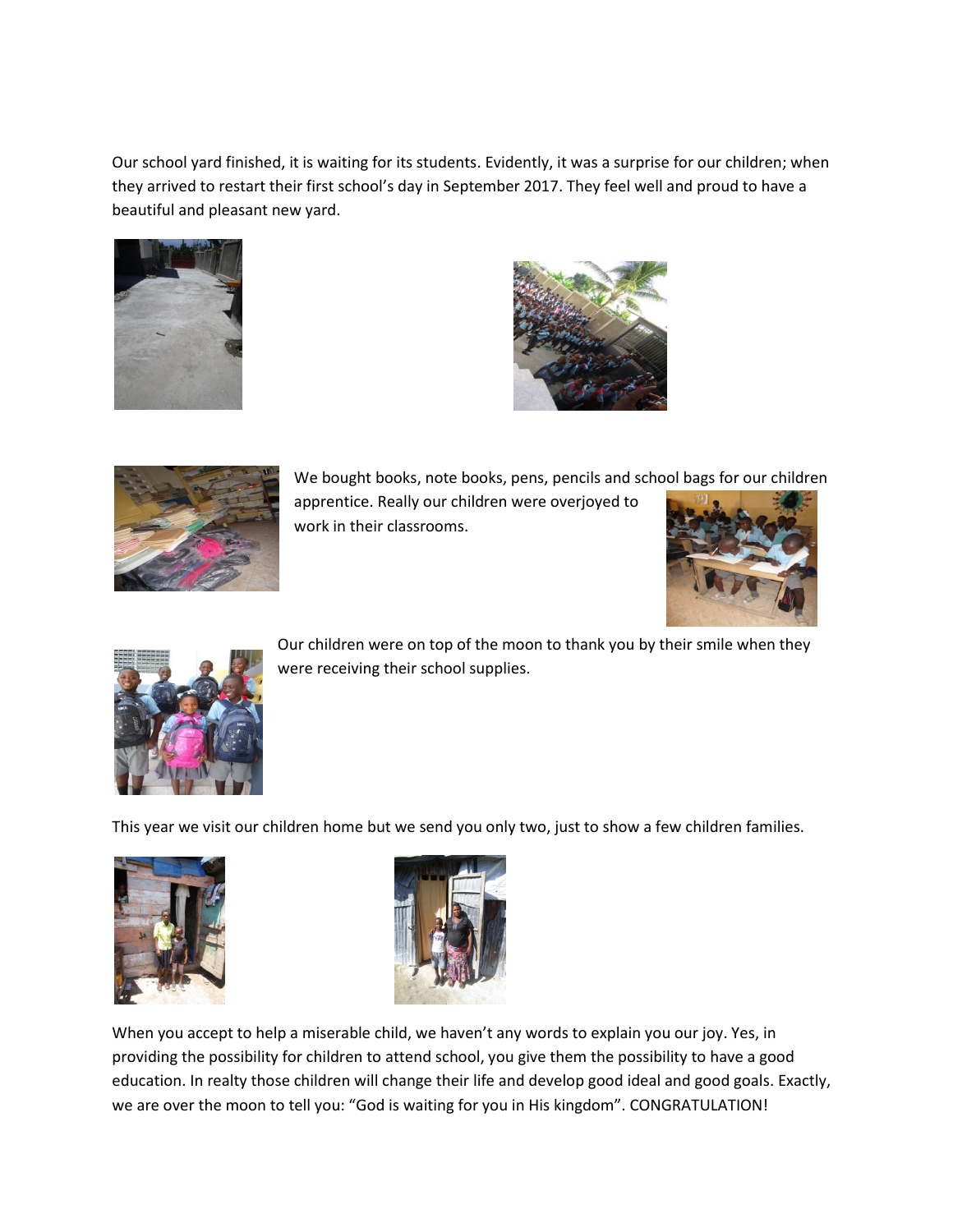Our children were on top of the world to clack their hands to thank you for your enthusiasm. If they were joking to feel well in Christmas feast, it was thanks of your inestimable services.







Our cooks were overjoyed to prepare our children Christmas food. Our children eat it with relish. Yes, for sure, they like it.

These children had fun with their Christmas presents. They were very happy to tell you: "LOVE".



After their first training, our teachers began to prepare their students lessons on numeric board.





Our children were on cloud nice to work more on numeric board. They had fun to listen their teacher before questioning him. It was an interesting discovery for our children. Never, we don't finish to thank all people who often help our Saint Jean Bosco' school.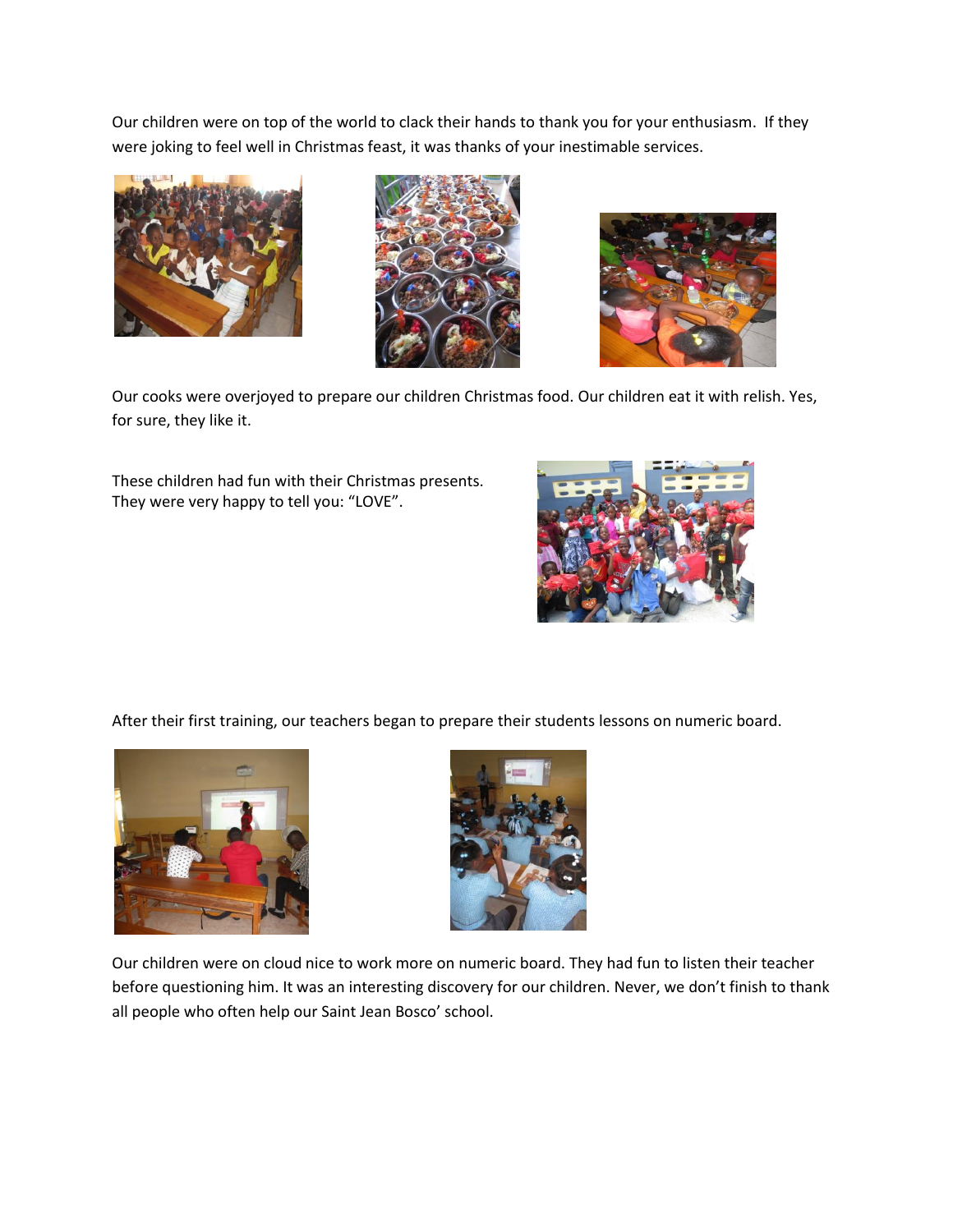January 31th, 2018, it was Saint Jean Bosco'school feast. Our grade 5 sang enthusiastically by thanking God for this wonderful and good school. Also those children gave thanks to God for beautiful Saint Jean Bosco's life which is for us a model to follow in order promote better life and serve others.



These two pictures below present two Students from a trade school of education to make an instruction course in St Jean Bosco' school April 2018. That was a training time for those future teachers. They were overjoyed to come and practice as teachers.







Since April 2018 the French people help us to give some milk and bread for each child as a breakfast before the school starts. Those initiatives help well our children because most of them come to school on time and they don't sleep anymore on the bench because of hungry. We can't finish giving thanks to God for good of our Benefactors.

Before the end of the school year, our children participated at the catechetic competition with eight other schools in the Town. Those schools taught religious education from grade 1 to grade 6. On eight schools, our Saint Jean Bosco' school is winner in that championship race. The two first





winners of that championship are from our school. They received their certificate from St Louis Church, the Cathedral of the diocese. Evidently, we have reason to thank God and to thank all of you.